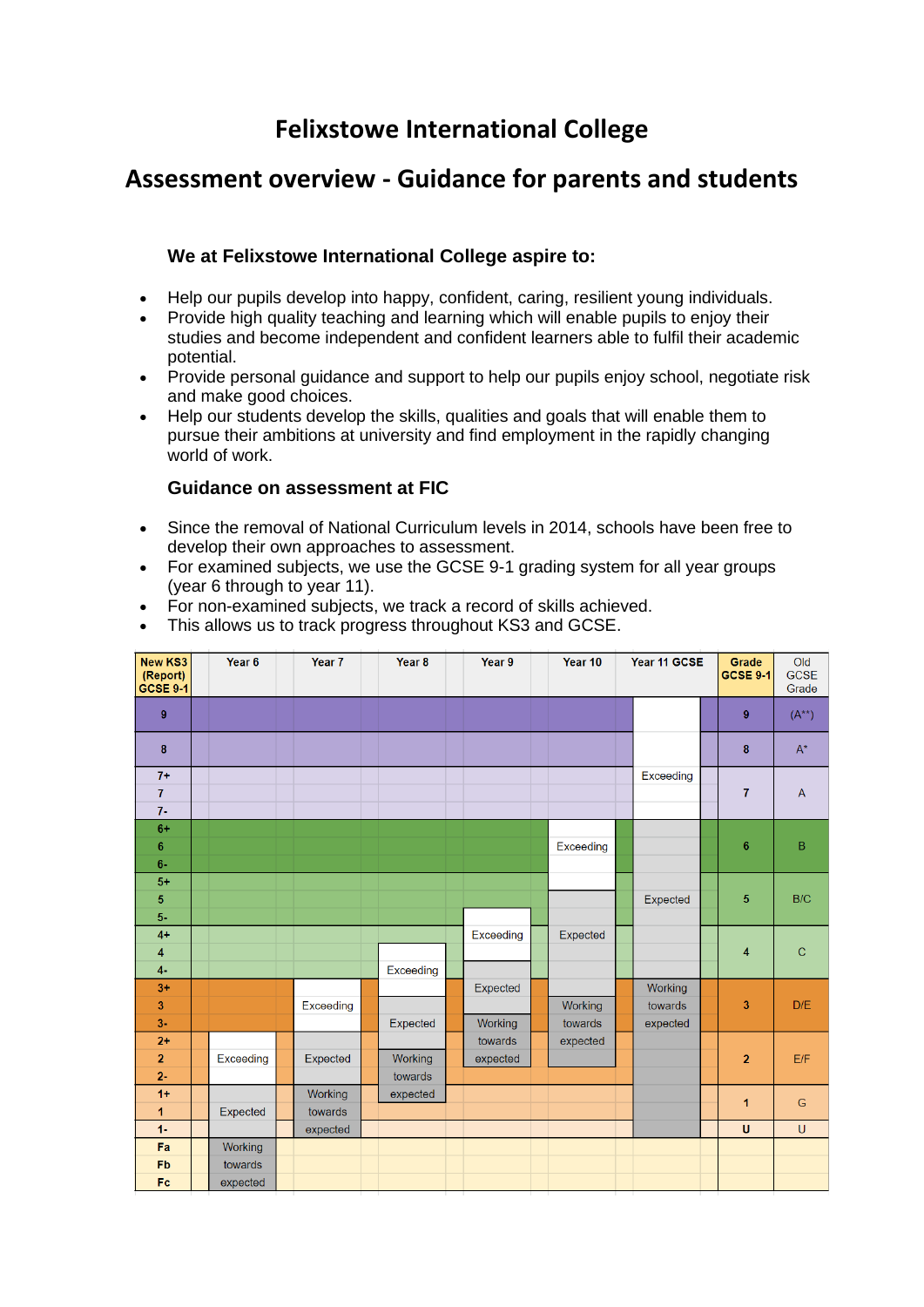## **Principles of assessment**

- 1. For students, the purpose of assessment is to empower them to become better learners by understanding their own attainment and how to progress and achieve beyond it.
- 2. For teachers, assessment should develop an understanding of the individual needs of students so that target setting is meaningful and informs planning, teaching and learning for progress.
- 3. For parents, assessment information will both inform them of their child's attainment and allow them to understand how their child may maximise achievement.

#### **Assessment should:**

- 1. Recognise and celebrate individual successes to encourage and motivate all students.
- 2. Be based on specific learning outcomes/objectives and these should be clearly identified by the teacher and understood by the students.
- 3. Allow students to understand how summative assessment is arrived at by the teacher and so encourage them to become reflective learners who take more responsibility for their own learning.
- 4. Help shape targets and the next steps for improvement.
- 5. Allow teachers to plan for teaching and learning that meets the individual needs of all the students in the classroom.
- 6. Underpin teaching and learning in order to ensure progress for every child.
- 7. Be accessible for parents. Reports reflect the fact that many parents do not have a full understanding of the English grading system. Therefore, provide information in a suitable format that enables them to take an informed part in their child's education.

#### **Reporting to students and their parents**

We will use meaningful ways of measuring all aspects of progress, including communication, social skills, physical development, resilience and independence. We will have the same high expectations of all pupils. However, this should account for the amount of effort the pupil puts in as well as the outcomes achieved. Effort grades are therefore an important aspect to the reporting process alongside tutorials, current attainment and target attainment. In addition, a summary of the terms attendance and behaviour records will be shared.

- Tutorial summaries will be shared with parents each half term. This could include tutorials from either all or some of the following: subject teachers, pastoral staff, personal tutor. The tutorials aim to summarise discussions with the students regarding their current attainment and life experience at FIC. In addition, the tutorial record will highlight areas for improvement alongside suitable support and guidance offered.
- Data reports will be shared with parents on a termly basis and will include current and target grades. Current grades allow us all to track progress over time. We do not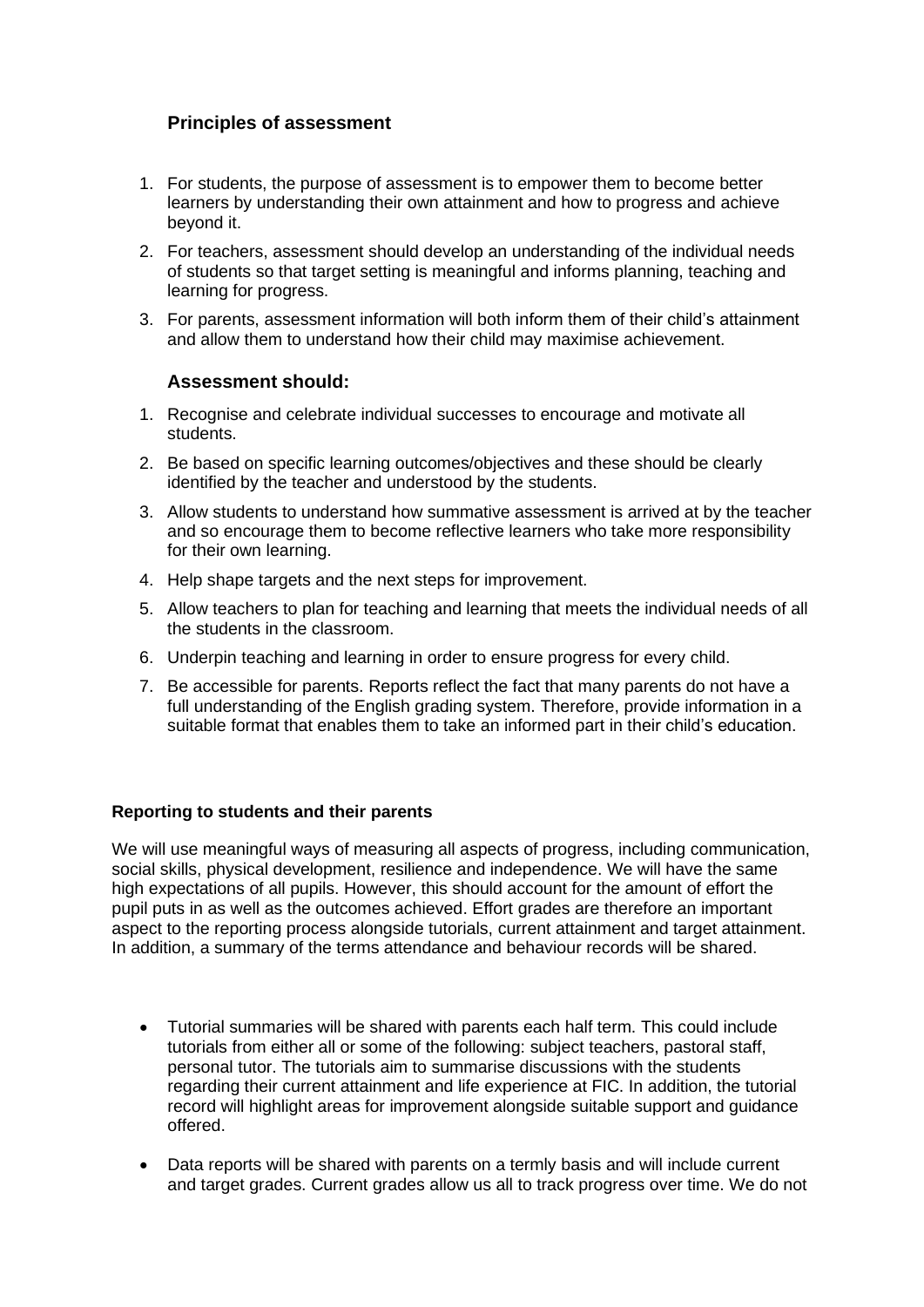expect a linear progression as this is not how students learn. However, we expect that over a key stage a student should aim to achieve on average, 3 levels of progression.

• Interventions will be put in place for students who are identified as underachieving. This will be shared through academic, pastoral, and personal tutorials and parents will be notified and involved in the intervention process.

#### **The role of teachers**

All teachers should:

- Adopt a range of methods to ensure that they can assess the progress of all students accurately.
- Encourage students to actively engage in assessment for learning.
- Ensure that assessment builds students' motivation, confidence, and self-esteem.
- Ensure that lessons begin with clear expectations and students are aware of how progress will be measured.
- Ensure that all students know and understand the learning objectives of the lesson.
- Identify through assessment and intervene as necessary with those students at risk of underachievement.
- Ensure that the results of assessment are used to inform planning for differentiation and challenge in lessons.
- Ensure that opportunities to use assessment to promote the development of literacy skills in students are embraced.
- Encourage students to take responsibility for their own learning through self/peer assessment, setting appropriate targets (with guidance) and asking for help and advice when necessary.
- Adopt creative approaches to assessment for learning in order to maximise student engagement in the assessment process.
- Share concerns or praise arising from assessment information through subject tutorials, tutor tutorials and house parent tutorials and the SLT as appropriate.
- Ensure that every half term includes an assessment opportunity to be self-evaluated by students and subsequent action plans are put in place to improve their learning. Through subject specific tutorials and verbal discussions between the teacher and individual student.
- Ensure that all students have an opportunity to discuss their current attainment with teachers and tutors so that individual guidance can be offered to improve their learning.

#### **The role of the tutor**

Tutors are expected to engage in appropriate conversations with students and teachers following assessment information available from the reports. They have a responsibility to help students and parents embrace the principles of assessment as outlined in this policy.

Each student will have tutorials with both academic and pastoral/personal tutors on a termly basis. Plus, additional if required.